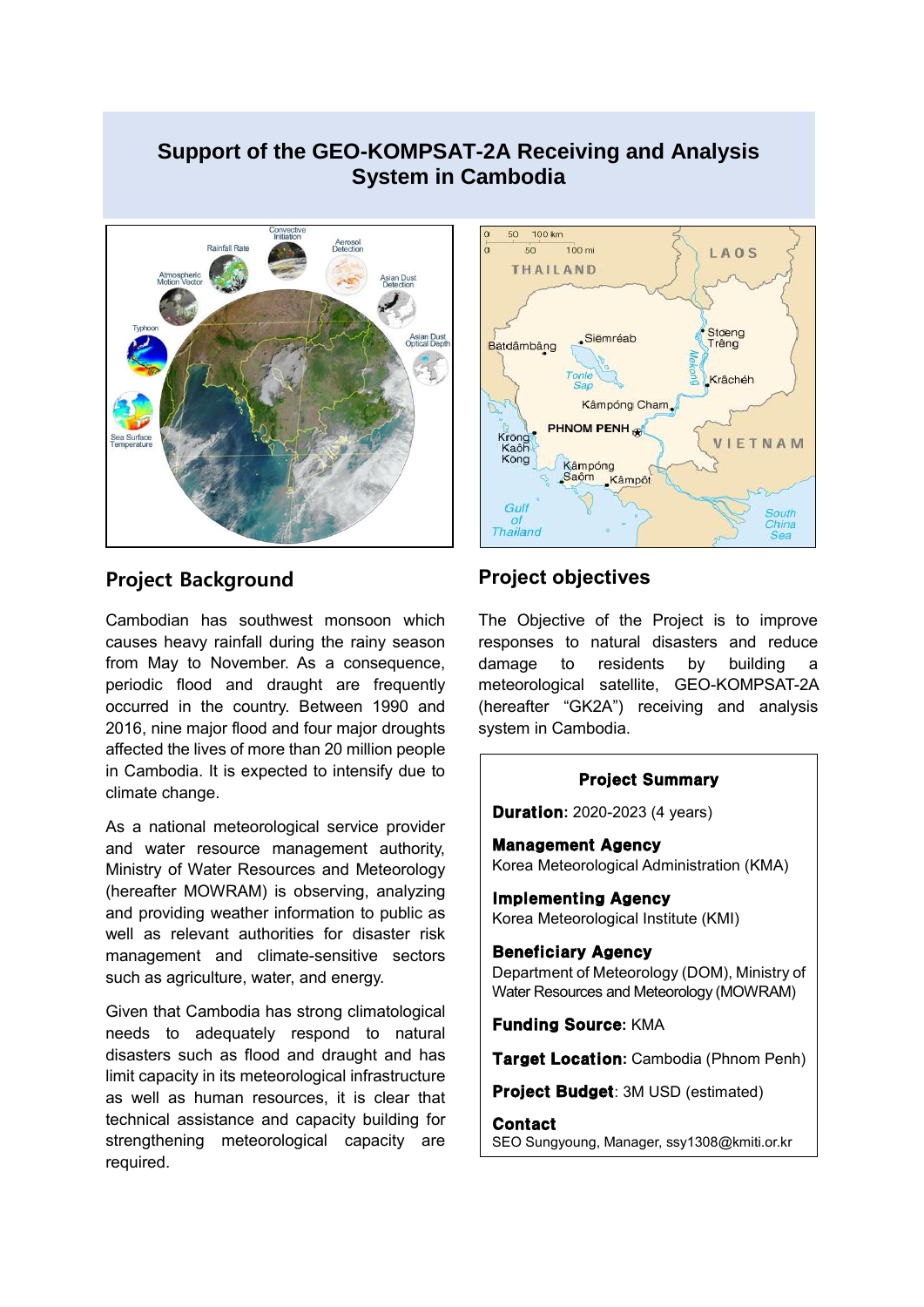## **Key activities**

- Investigate the meteorological status and relevant infrastructure on meteorological satellite utilization in Cambodia.
- $\checkmark$  Selection of service provider for installation of GK2A receiving and analysis system
- $\checkmark$  Installation of GK2A receiving and analysis system
- $\checkmark$  Support operation of the system and data analysis through capacity building such as training programs, experts secondment etc.

### **Implementation status**

MoU signing ceremony with KMA, KMI and MOWRAM was conducted through video conference on September 23, 2020. Online training to 13 high level officials of MOWRAM was successfully conducted. Since the preliminary technical investigation was delayed due to COVID-19, KMI conducted site investigation through the written checklist in help with DOM.

### **Expected results**

GK2A will provide nationwide meteorological information with satellite image in high resolution in high speed of data transfer. It produces 52 types of primary and secondary products such as cloud detection and sea surface temperature, which would be critically used in disaster risk management as well as decision making in many sectors.

- $\checkmark$  Installation of system for GK2A receiving and analysis in real time
- $\checkmark$  Improved expertise in satellite observation data utilization and system operation of MOWRAM staffs
- $\checkmark$  Pilot system for GK2A data utilization support in climate related sectors

"This project will improve the knowledge, skills and experience of technicians and forecasters to utilizing the Satellite imageries for forecasting

and warning of natural disaster and to develop the capacity of weather observation instruments in Cambodia. Furthermore, the project will support to deal with natural disaster as well as climate change issues in Cambodia especially in rural areas."

-H.E. Pohn Sachak, Secretary of State, MOWRAM –